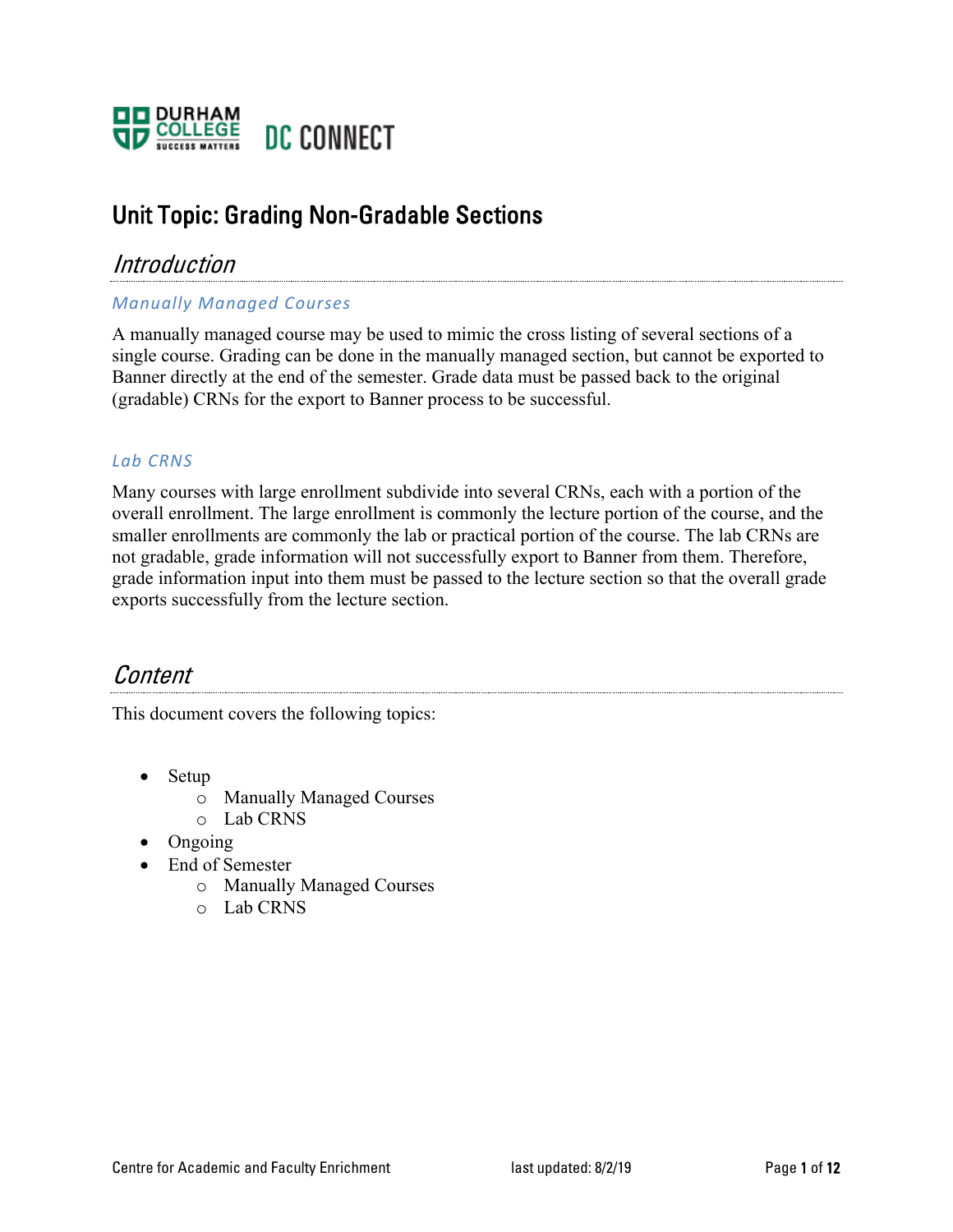| Please see the DC Connect: Grades PDF located on the CAFE website for instructions on |  |
|---------------------------------------------------------------------------------------|--|
| creating grade items.                                                                 |  |

#### *Manually Managed Courses*

Build all grade items in one of the gradable sections of your course. We will call this section the "source". Once all the grade items are complete, follow these steps to copy the grade items and settings to the other sections of your course, and to the Manually Managed section:

1. Go to a new section of your course in DC Connect.

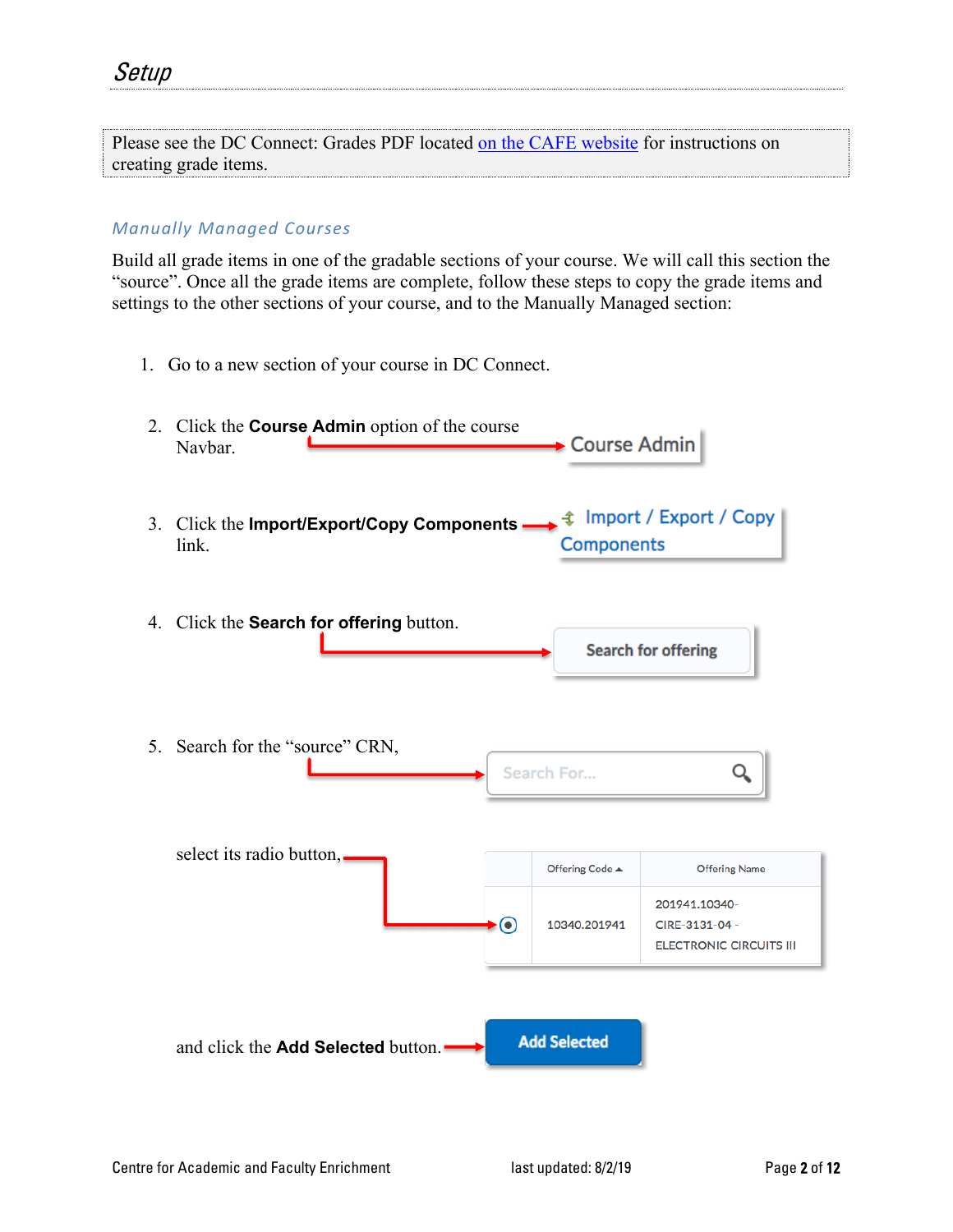

10. Repeat the above steps for each section of your course, including the Manually Managed section.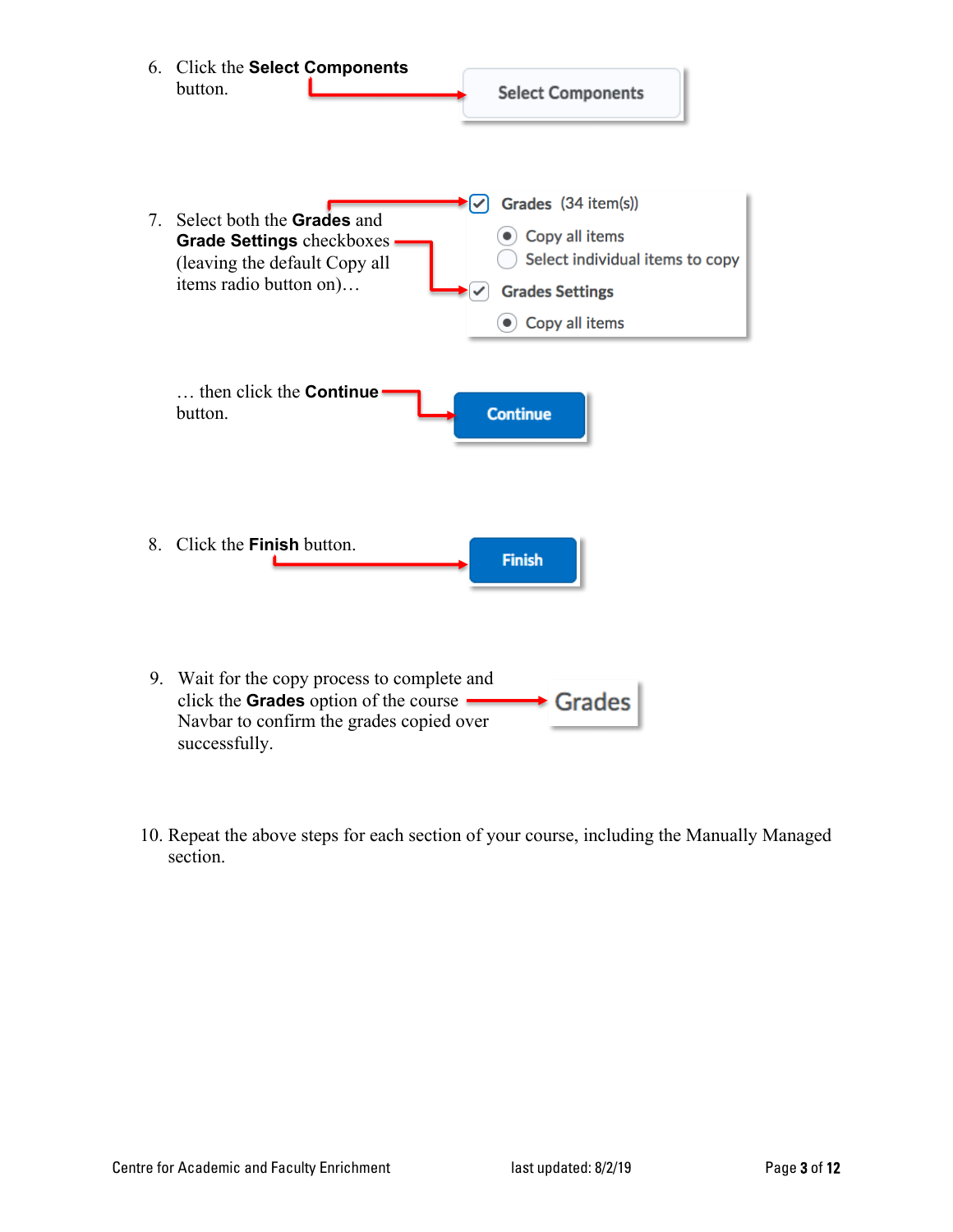#### *Lab CRNS*

Build all grade items in the gradable (lecture) section of the course. The instructor responsible for the lecture content usually does this.

Once all the grade items are complete, export the grade structure following these steps:

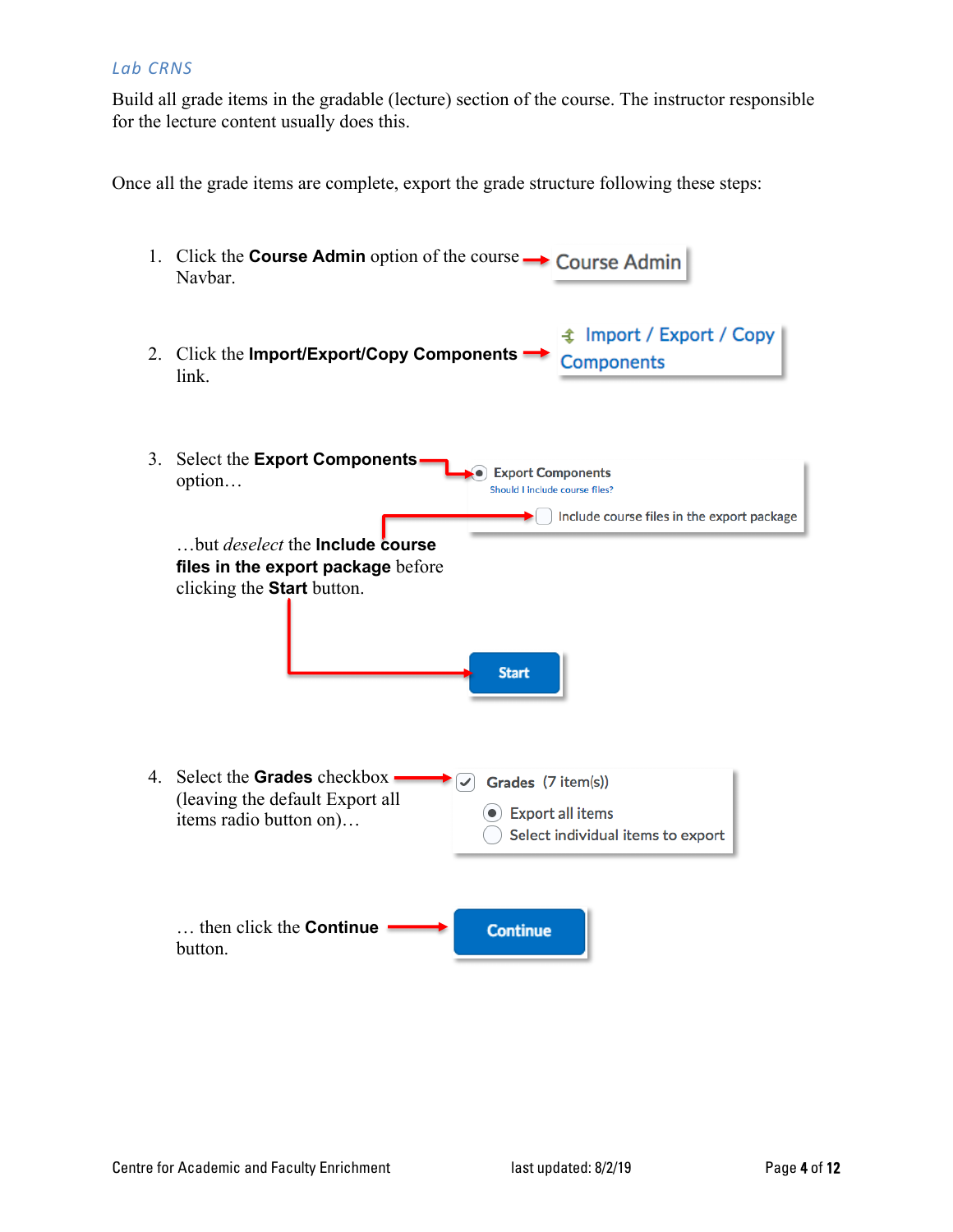

The file can now be distributed, via email or USB drive, to the instructors responsible for the lab (non-gradable) sections. They must now import the .ZIP file into their sections of the course. To do so they will follow these steps:

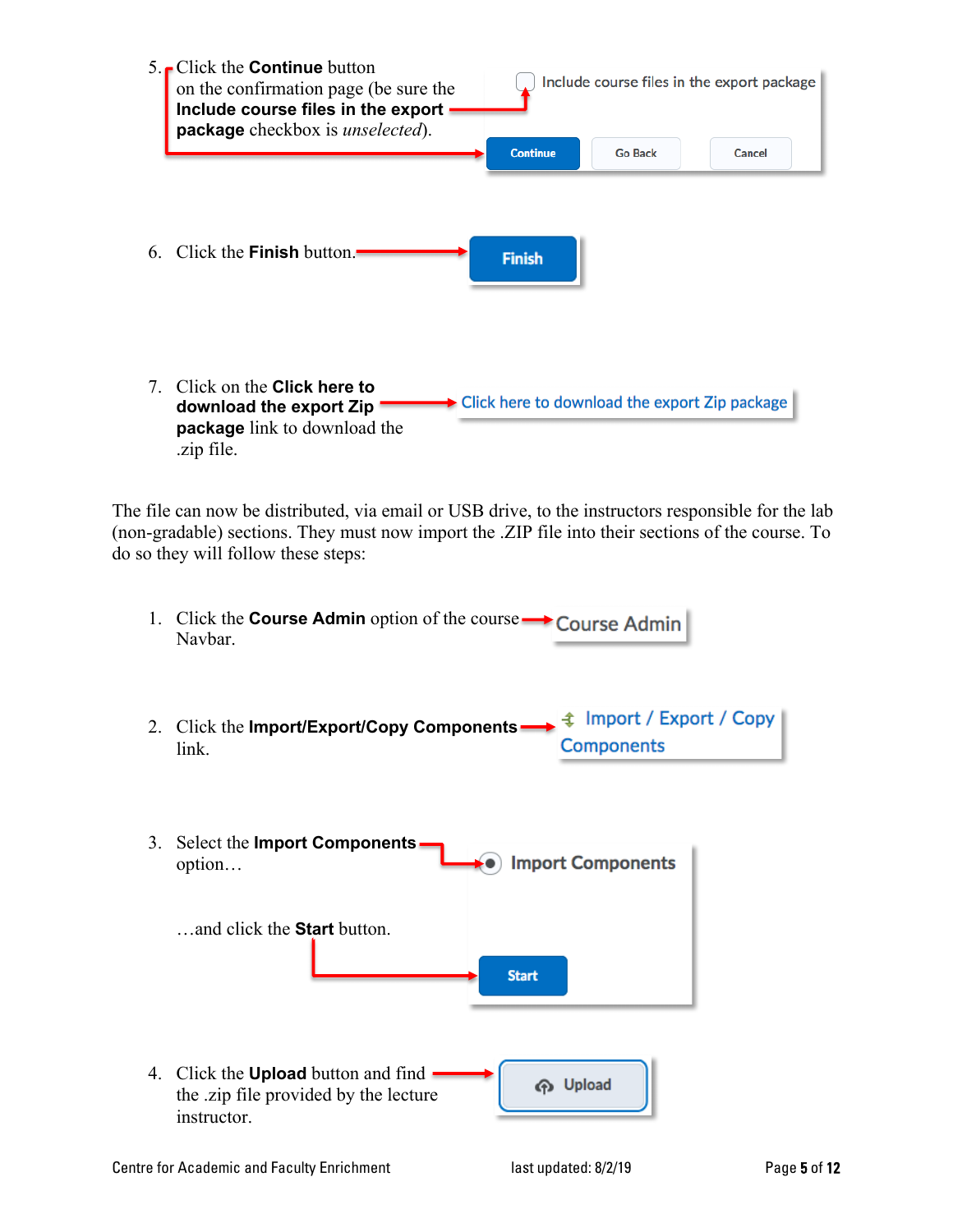

**Ongoing** 

Grade data will be input in non-gradable section(s) throughout the semester.

# End of Semester

#### *Manually Managed Courses*

At the end of the semester the grade information recorded in the Manually Managed section of your course must be moved to the gradable CRNs so they may be exported to Banner. Starting in your Manually Managed section, follow these steps:

| 1. Click the <b>Grades</b> option of the course.<br>Navbar. | $\rightarrow$ Grades |
|-------------------------------------------------------------|----------------------|
| 2. Click the <b>Enter Grades</b> link.                      | <b>Enter Grades</b>  |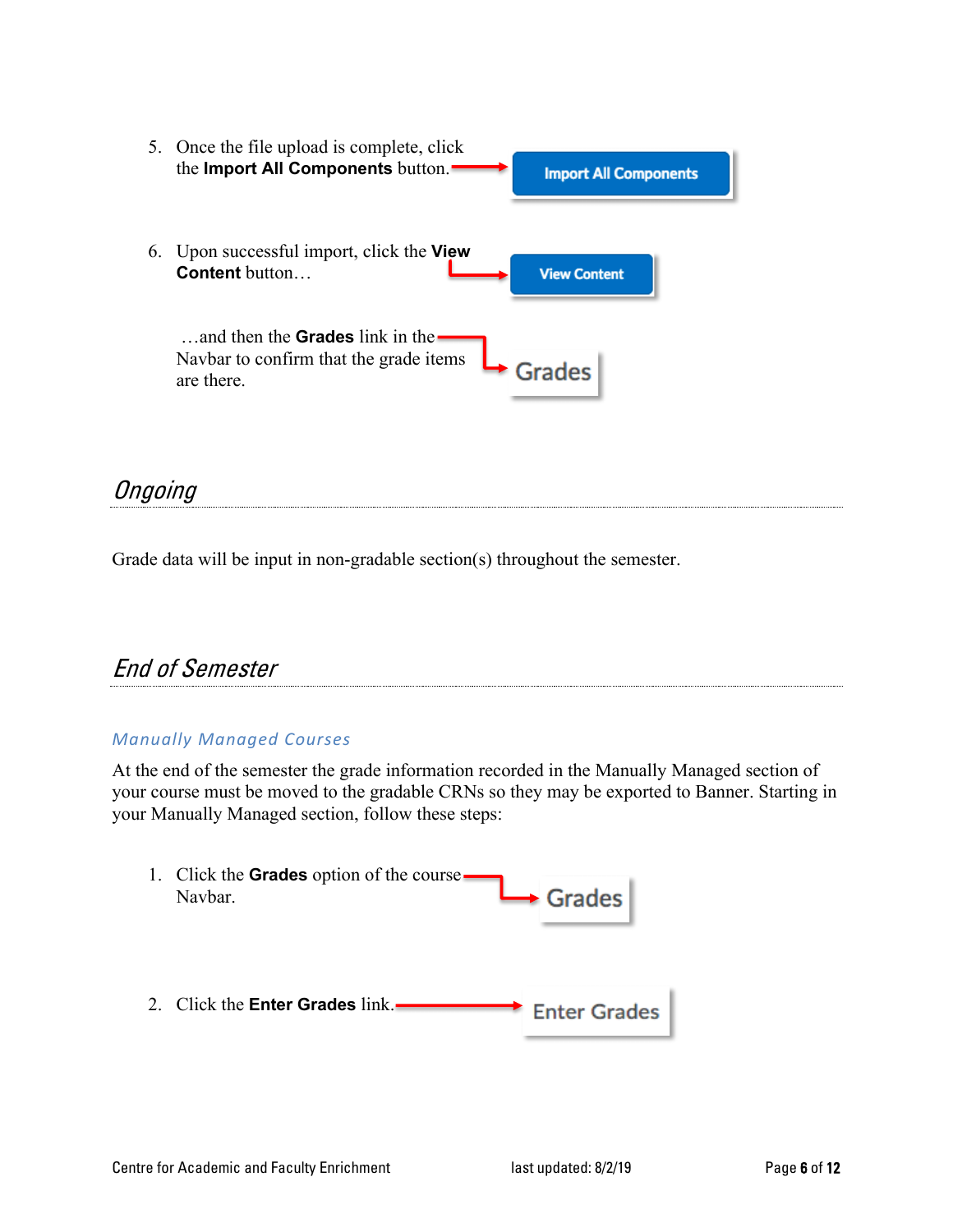

5. Click the **Download as CSV** Download as CSV button.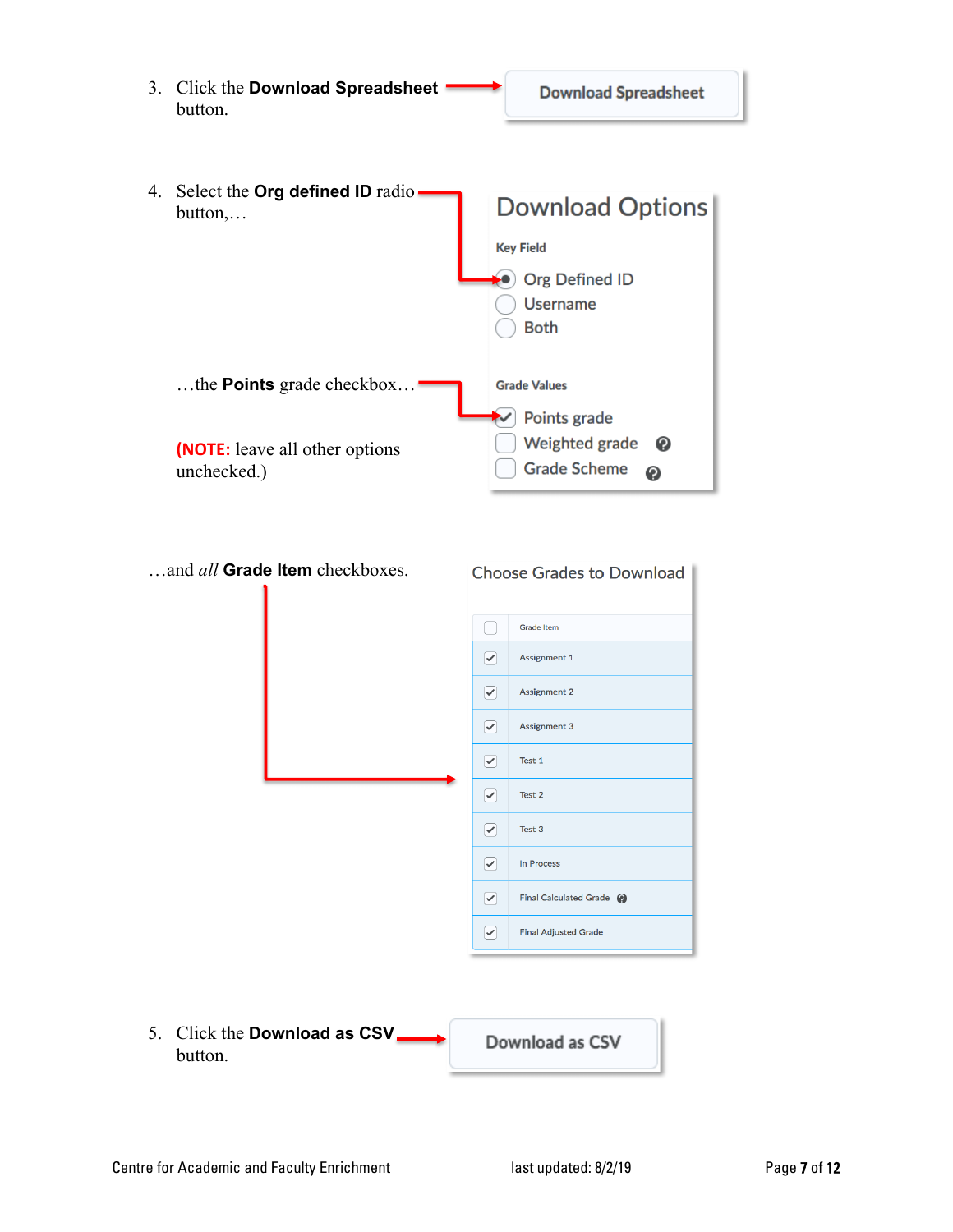| 6. Once the progress<br>has completed, click<br>the <b>Download</b><br>button save the .csv<br>file to your<br>computer. | <b>Export Grades</b><br>Complete<br>Congratulations! Your export Brett Clayton's Sandbox<br>03_GradesExport_2019-08-01-14-47.csv is now ready for download. |
|--------------------------------------------------------------------------------------------------------------------------|-------------------------------------------------------------------------------------------------------------------------------------------------------------|
|                                                                                                                          | <b>Download</b><br>Close                                                                                                                                    |

You can now import this data into your gradable CRNs. Access one of your sections and follow these steps:

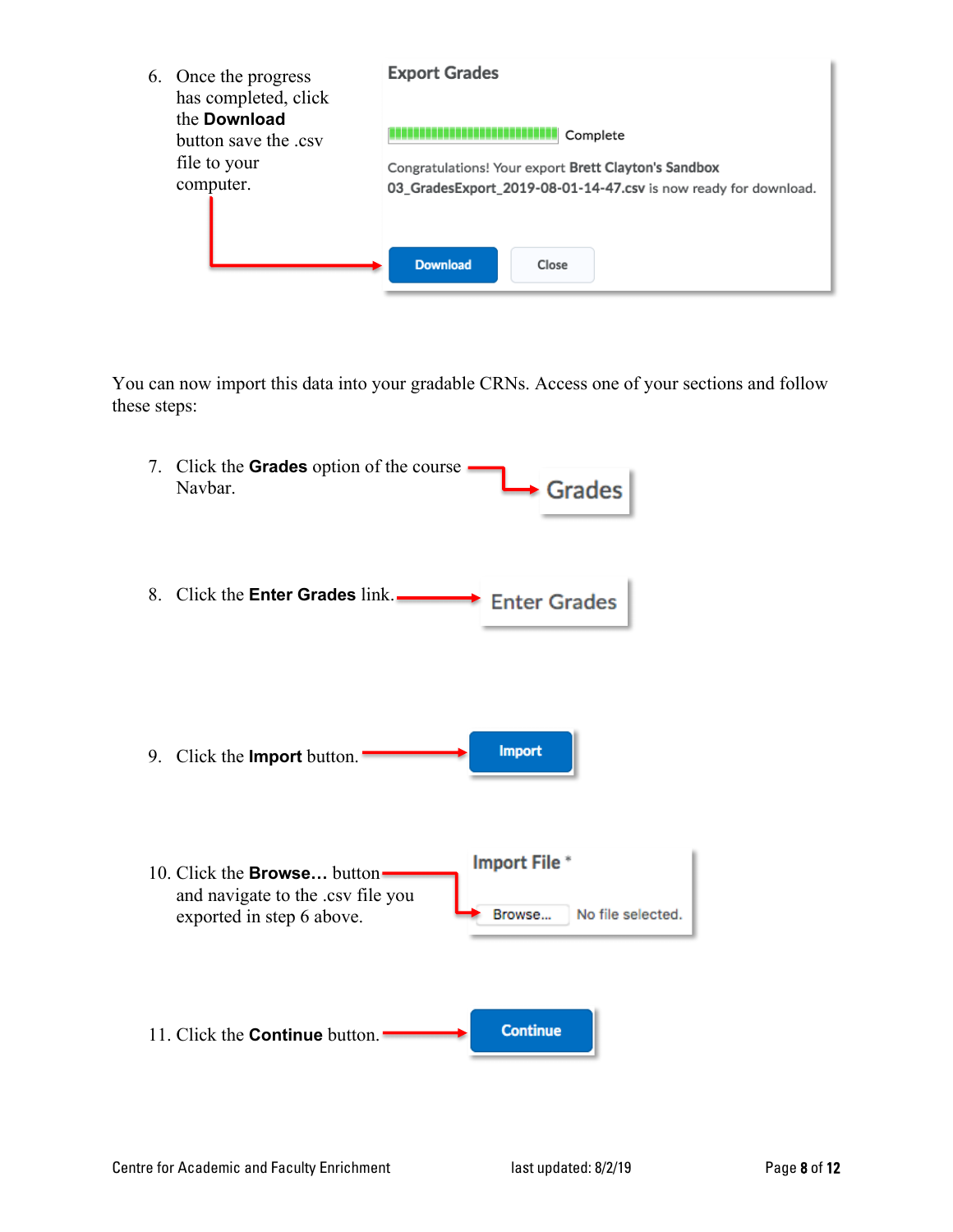12. Ignore the **Unrecognized user** error (if present).



The data is now imported into your gradable section. Note that you will have to repeat steps 7 through 14 for each of your original (gradable) sections.

#### *Lab CRNS*

At the end of the semester the grade information recorded in the lab sections of the course must be moved to the lecture (gradable) CRN so they may be exported to Banner. Each lab instructor must follow these steps and provide the resulting .CSV to the lecture instructor:

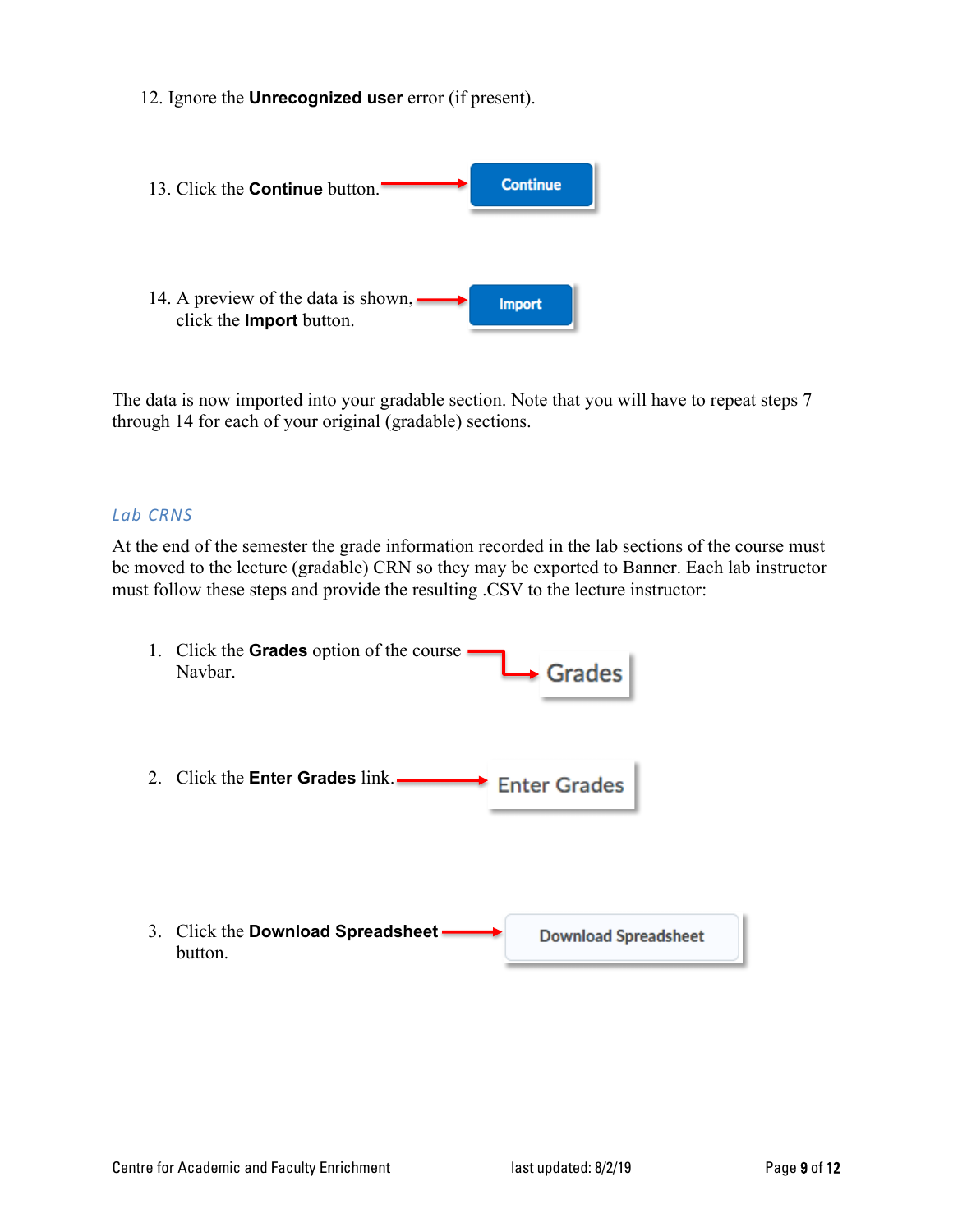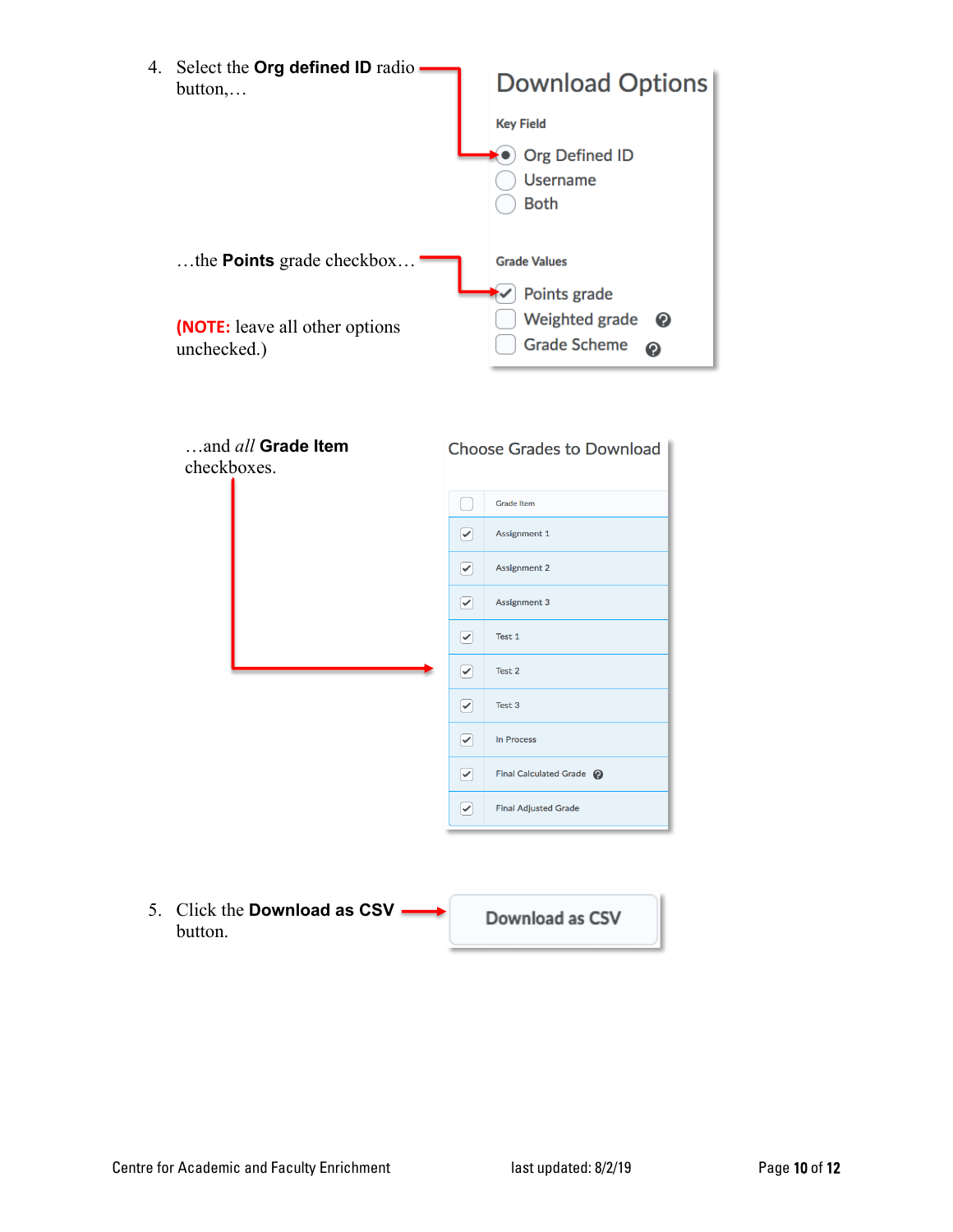| 6. Once the progress<br>has completed, click<br>the <b>Download</b><br>button save the .csv<br>file to your<br>computer. | <b>Export Grades</b><br>Complete<br>Congratulations! Your export Brett Clayton's Sandbox<br>03_GradesExport_2019-08-01-14-47.csv is now ready for download. |
|--------------------------------------------------------------------------------------------------------------------------|-------------------------------------------------------------------------------------------------------------------------------------------------------------|
|                                                                                                                          | <b>Download</b><br>Close                                                                                                                                    |

The lecture instructor can now follow these steps to import each .csv file into the lecture (gradable) section of the course: